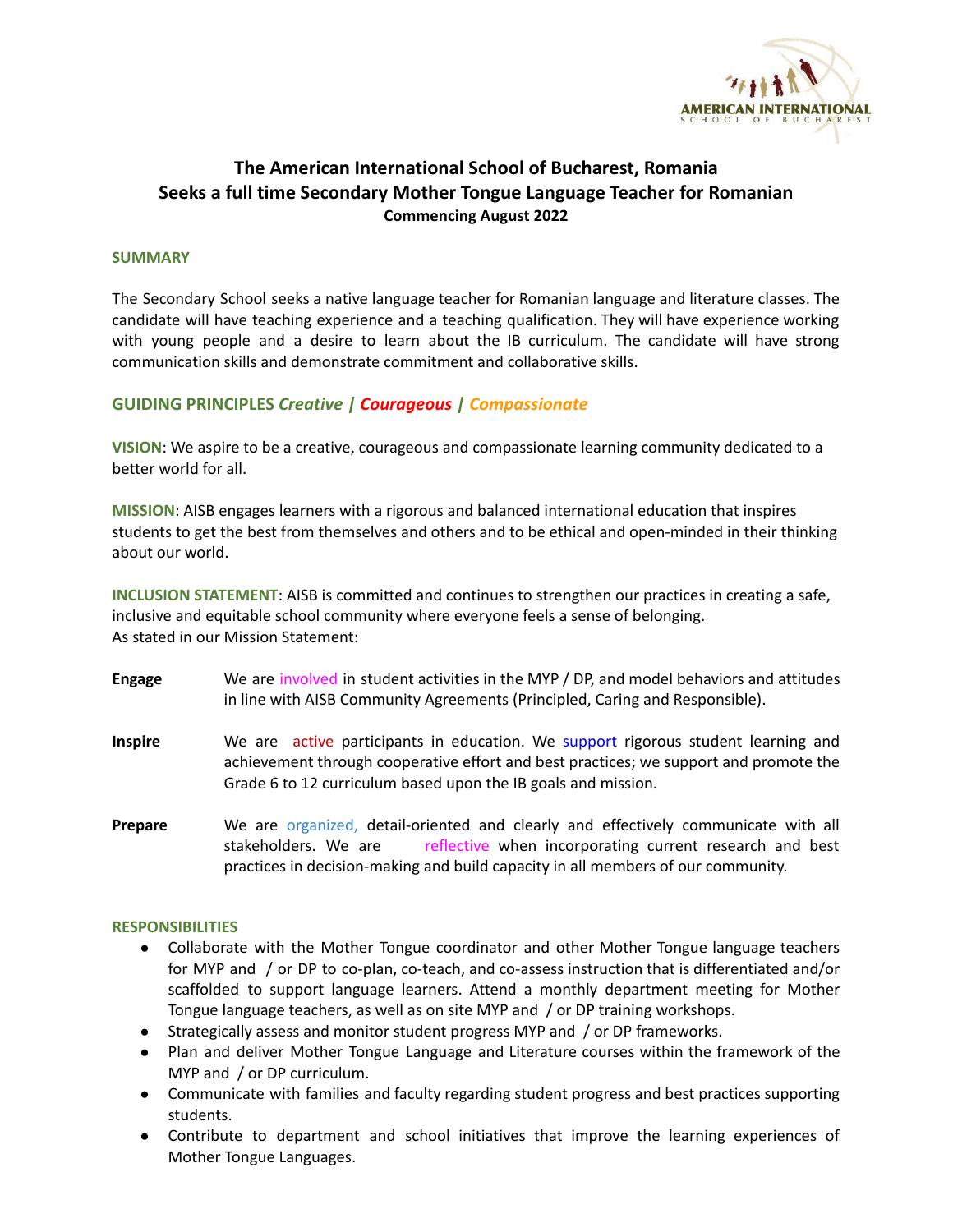## **QUALIFICATIONS**

It is expected that candidates for this position will be highly motivated and committed to education. Characteristics of the ideal person for this position would include:

## **Education / Certification / Experience:**

- Bachelor degree in Romanian language and literature;
- Valid teaching certificate or equivalent;
- Experience of working as a language teacher or volunteering in an international school (recommended);
- Experience of working in a team;

### **Personal Qualifications:**

- A positive growth mindset; proactive and decisive;
- Exemplify the characteristics of the IB Learner Profile;
- An ability to bring a team together to achieve common goals;
- Excellent organizational and interpersonal skills
- Fluent in the English language

#### DUTIES OF THE POSITION:

Primary areas of responsibility & accountability:

I Planning and Preparation

- Prepare for assigned classes and show written evidence of preparation.
- Establish and articulate clear objectives for all lessons, units and projects.
- Link instructional objectives to the AISB curriculum.
- Guide the learning process toward the achievement of curriculum goals.

#### II Classroom Management

- Establish effective classroom procedures.
- Develop reasonable rules for classroom behavior and maintain order in the classroom in a fair and just manner.
- Encourage students to set and maintain standards of appropriate behavior.
- Apply at any times the provisions of the Child Protection Policy of the school.,

III Instructional Strategies

- **-** Employ a variety of instructional techniques, in order for students to develop their reading, writing, speaking and listening skills as well as their creativity and critical thinking.
- Utilize a variety of instructional media and integrate technology with instruction, as appropriate.

IV Assessment and Evaluation

- Regularly assess student learning using a variety of techniques (including peer assessments, self assessment, in-class writing, projects and presentations) on IB criteria.
- Provide regular, timely and meaningful feedback to students, both in terms of academic and ATL skills.
- Ensure that assessment is consistent with the IB assessment criteria and the established curricular goals.

V Curriculum development

Revise and update curriculum in Managebac for all classes taught.

VI Knowledge of Subject Matter

- Demonstrate a thorough knowledge of subject matter.
- Keep abreast of recent developments in education and field of expertise.